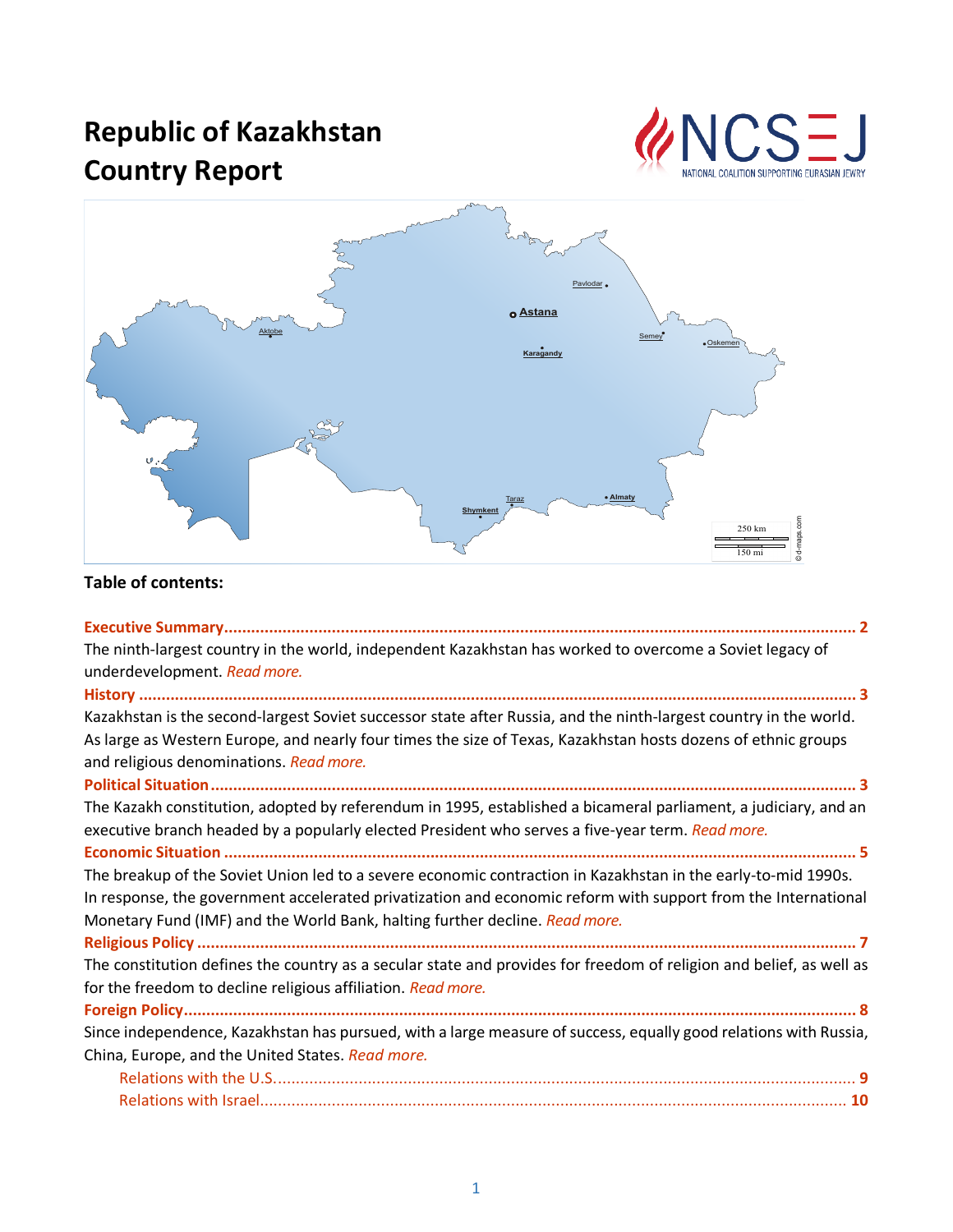#### **Jewish communal life..**[...........................................................................................................................................](#page-11-0) **11**

Today, Kazakhstan is home to between 15-20,000 Jews, most of whom are descendants of  $19<sup>th</sup>$  and  $20<sup>th</sup>$  century Ashkenazi immigrants from Europe and European Russia. Leaders of the Jewish communities in Kazakhstan reported no incidents of anti-Semitism by the government or in society. *[Read more.](#page-11-0)*

#### <span id="page-1-0"></span>**Executive summary:**

*The ninth-largest country in the world, independent Kazakhstan has worked to overcome a Soviet legacy of underdevelopment. Kazakhstan today has one of the most robust economies in Central Asia, thanks to substantive market reforms, strong government stewardship, significant foreign investment, and abundant energy and mineral resources.*

*Kazakhstan's former long-serving President Nursultan Nazarbayev was in power for 30 years. He had been reelected four times (most recently in 2015, to a new five-year term), before resigning the presidency in March 2019. He used his country's strategic location and extensive energy reserves to balance skillfully among Russia, China, Europe, and the United States, and positioned Kazakhstan as an aspiring regional leader. Kazakhstan's near-term challenges include achieving sustainable economic development outside the oil, gas, and mining sectors and mitigating the Soviet legacy of extensive environmental pollution and the drying of the Aral Sea.*

*Thanks to its large size and surging economy, Kazakhstan enjoys growing leverage over other central Asian states. Relations with key neighbors Russia and China are good and feature growing* 

*economic and security cooperation. The United States has praised Kazakhstan for its cooperation on U.S.* led non-proliferation, security, and counter-terrorism efforts. The U.S. has maintained a positive *relationship with Kazakhstan despite criticism of its human rights record.*

*The Jewish community of Kazakhstan is composed both of long-settled Bukharan Jews and more recent Ashkenazic immigrants from the era of Russian rule. Jewish relations with the Kazakh government are excellent, and no anti-Semitic acts have been reported recently. Kazakhstan maintains cordial relations with Israel. Former President Nazarbayev is an advocate of interfaith dialogue among registered religious* 

#### **Statistics:**

**Population:** 18,556,998 (July 2017 est.) **Size:** 2,724,900 sq km **Capital**: Nur-Sultan (formerly Astana) **Major cities:** Almaty, Karaganda, Chimkent **Jewish population**: approximately 15-20,000

#### **Head of State**:

President Kassym-Jomart Tokayev **Head of Government**: Prime Minister Alihan Smaiylov **Foreign Minister**: Mukhtar Tileuberdi

**Ambassador to United States**: Yerzhan Ashikbayev **U.S. Ambassador to Kazakhstan**: Judy Kuo Charges

**Freedom House Rating**: Not Free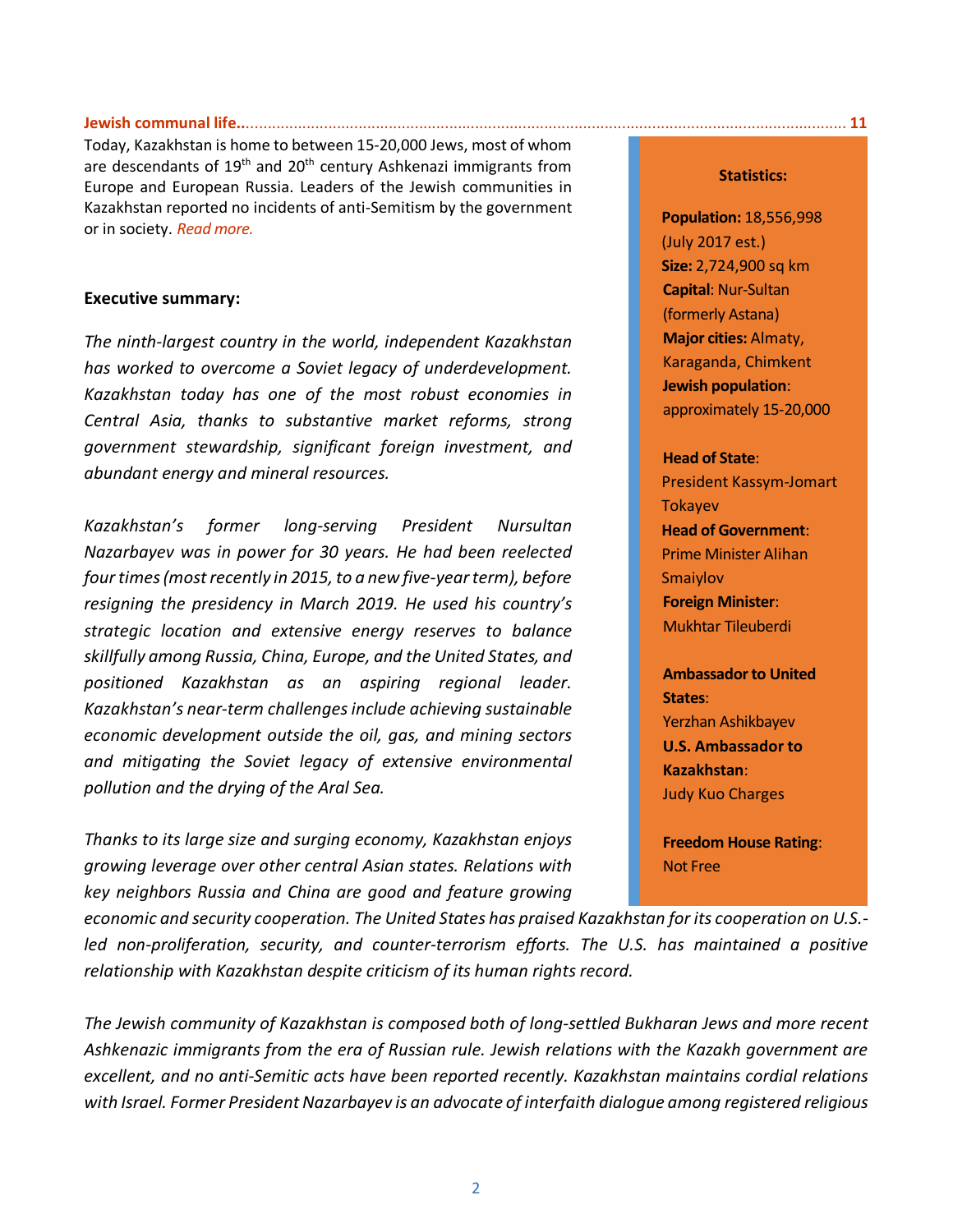*groups (including the Jewish community), of moderate Islam, and of peaceful resolution of the Israeli-Palestinian conflict.*

#### <span id="page-2-0"></span>**History:**

Kazakhstan is the second-largest Soviet successor state after Russia, and the ninth-largest country in the

world. As large as Western Europe, and nearly four times the size of Texas, Kazakhstan hosts dozens of ethnic groups and religious denominations. It borders Russia, China, Kyrgyzstan, Uzbekistan, Turkmenistan, and the Caspian and Aral Seas.

Long dominated by Central Asian nomads and their khanates (especially Mongols and Turks), Kazakhstan was annexed piecemeal

by Russia in the 18<sup>th</sup> and 19<sup>th</sup> centuries, incorporated into the Soviet Union by 1920, and raised to Union Tatars 1.2% Germans 1.1% Other 4.5%

Republic status in 1936. When it gained its independence in 1991 after the fall of the Soviet Union, Kazakhstan held more ethnic Slavs than ethnic Kazakhs, a legacy of Tsarist and Soviet policies of

deportation and state-sponsored population resettlement. Kazakhstan's sparsely populated northern steppes in particular were intensively settled with Russianspeaking farmers by Soviet premier Nikita Khrushchev in his "Virgin Lands" campaign during the 1950s and early 1960s.

In Soviet-era Kazakhstan, the large Russian-speaking populace enjoyed preferential treatment over ethnic



**Ethnic Composition** 

Russians 21.5%

Uzbeks 3.0%

Ukranians 1.8% Uygurs 1.4%

Kazakhs. After 1991, ethnic tensions and official policy (such as requiring Kazakh language proficiency for government jobs) led many Russian-speakers to leave Kazakhstan, ulti-mately shrinking its population by a million; likewise, Kazakhs returned home from other regions of the former Soviet Union, gaining automatic citizenship. Ethnic Kazakhs now enjoy majority status in their own country, although Russian speakers still form almost a third of the population.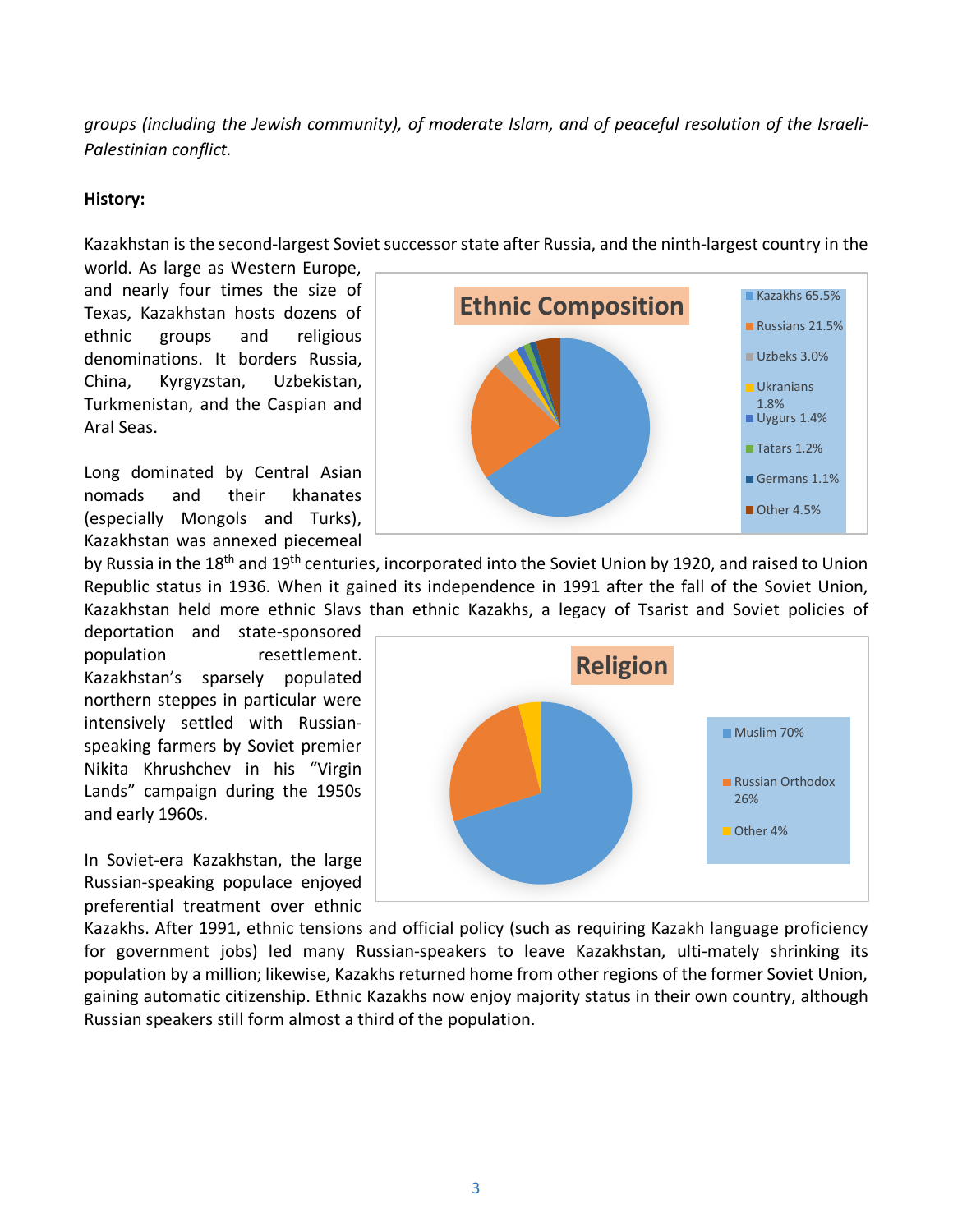#### <span id="page-3-0"></span>**Political Situation:**

Kazakhstan is a presidential republic. The Kazakh constitution, adopted by referendum in 1995, established a bicameral parliament, a judiciary, and an executive branch headed by a popularly elected President who serves a five-year term. The upper house of parliament (the Senate) has 47 representatives serving six-year terms while the lower house (Mazhilis) has 107 representatives serving for five years.

The constitution and subsequent presidential decrees have concentrated power in the executive branch, with little power granted to or practiced by the legislature, the judiciary, or local administrators, who are appointed and dismissed by the President, as are the prime minister and all other members of the cabinet. However, in May 2007, Kazakhstan adopted constitutional amendments designed to reduce the powers of the presidency and boost parliamentary powers. The amendments took effect in 2012, eliminating term limits for Nazarbayev himself, and reducing presidential terms from seven to five years.

Kazakhstan's politics since independence has been dominated by Nursultan Nazarbayev, its powerful former Communist Party chief and now former President. Nazarbayev was originally appointed head of the Kazakhstan Communist Party in 1989 by Soviet leader Mikhail Gorbachev. Nazarbayev was elected Kazakhstan's first President for a five-year term in December 1991. Following legislative elections in 1994 that were ultimately invalidated by the Constitutional Court, Nazarbayev dissolved parliament and initiated a national referendum in April 1995. Official results showed 95% of voters supported Nazarbayev's proposal to extend his term until December 2000; another referendum held in August 1995 and boycotted by some oppositionists approved a new constitution that greatly expanded executive powers. Parliamentary elections held in December 1995 for a new bicameral legislature resulted in a sweep for pro-presidential candidates.

In October 1998, parliament approved Nazarbayev's proposal to reschedule presidential elections to January 1999, and to extend the presidential term from five to seven years. Nazarbayev easily won reelection with a reported 80% of the vote. His chief challenger, a former prime minister, was banned from running, and the OSCE declared the election non-democratic and below international standards.

Kazakhstan held a Presidential election in December 2005. Nazarbayev won another seven-year term with 91% of the vote. Several opposition candidates competed in the election, although OSCE monitors reported government harassment and interference in their campaigns.

During the run-up to the 2005 presidential election, the government assumed greater powers to combat vaguely defined "extremism," and imposed new restrictions on civil society in the name of enhancing national security. Observers suggested that these steps were taken partly in response to recent popular uprisings in Georgia, Ukraine, and Kyrgyzstan, in which opposition groups, NGOs, and independent media played key roles in overthrowing unpopular authoritarian regimes. Threats and attacks against the opposition culminated in the killing of two leading opposition figures in late 2005 and early 2006.

The OSCE criticized the government's conduct during the campaign and election, claiming it limited meaningful political opposition and contributed to an atmosphere of intimidation. At the same time,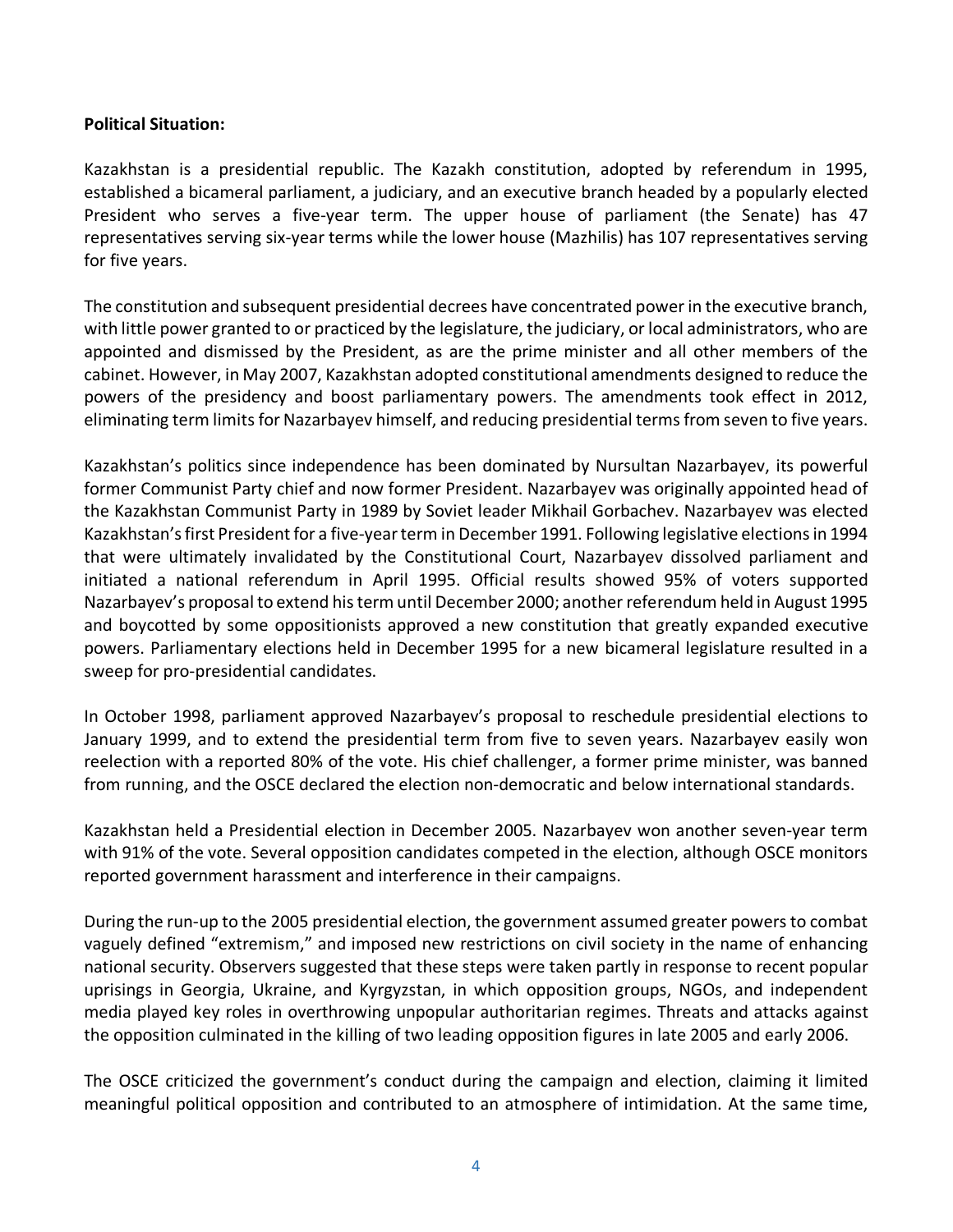observers noted President Nazarbayev's genuine popularity at home, buoyed by growing prosperity and relative stability under his rule in a region roiled by open ethnic, political, and religious conflict.

In April 2011, Kazakhstan held early presidential elections, affirming a 2011 referendum to allow President Nazarbayev's rule to be extended until 2020. In April 2015, Kazakhstan again held early presidential elections, giving President Nazarbayev a victory, with 97.7% of the vote, for a fifth term in office.

In a surprise announcement in March 2019, President Nazarbayev abruptly announced his resignation, without articulating a reason. Although stepping down as President, Nazarbayev will remain in control of the ruling political party, a member of several powerful government councils, and chairman for life of the Kazakh Security Council. Senate Speaker Kassym-Jomart Tokayev, an ally of Nazarbayev, assumed office as Acting President on March 20, and will fulfill Nazarbayev's remaining term until April 2020. After his appointment, Tokayev signed a decree renaming the capital city of Astana to Nur-Sultan, to honor the outgoing president.

Kazakhstan's most recent parliamentary elections were held in March 2016. They resulted in a victory for President Nazarbayev's Nur Otan party. The OSCE described elections as "efficiently organized with some progress noted," but said that "Kazakhstan still has a considerable way to go in meeting its OSCE commitments for democratic elections."

In 1994, President Nazarbayev proposed moving the capital from Almaty, its largest city, which lies close to the Kyrgyz and Chinese borders, to Astana in north-central Kazakhstan. After the move, Nazarbayev's government launched an ambitious, multi-billiondollar development project to turn Astana into a symbol of national pride and identity.

As President, Nazarbayev was a strong advocate for non-proliferation of weapons of mass destruction. After the USSR's breakup, he dismantled Kazakhstan's nuclear arsenal and signed arms-reduction treaties. The government has called on the international community to help fund the rehabilitation of Kazakhstan's extensive Soviet-era nuclear, chemical, and biological weapons-testing areas, whose residual toxins contribute to continued high rates of diseases and genetic disorders in nearby regions.

## **Economic Situation:**

The breakup of the Soviet Union led to a severe economic contraction in Kazakhstan in the early-to-mid 1990s. In response, the government accelerated privatization and economic reform with support from the International Monetary Fund (IMF) and the World Bank, halting further decline.

Kazakhstan's subsequent growth can be attributed to its profitable energy sector, economic reforms, good harvests, and increased foreign investment. The World Bank ranks Kazakhstan as an upper-middleincome state.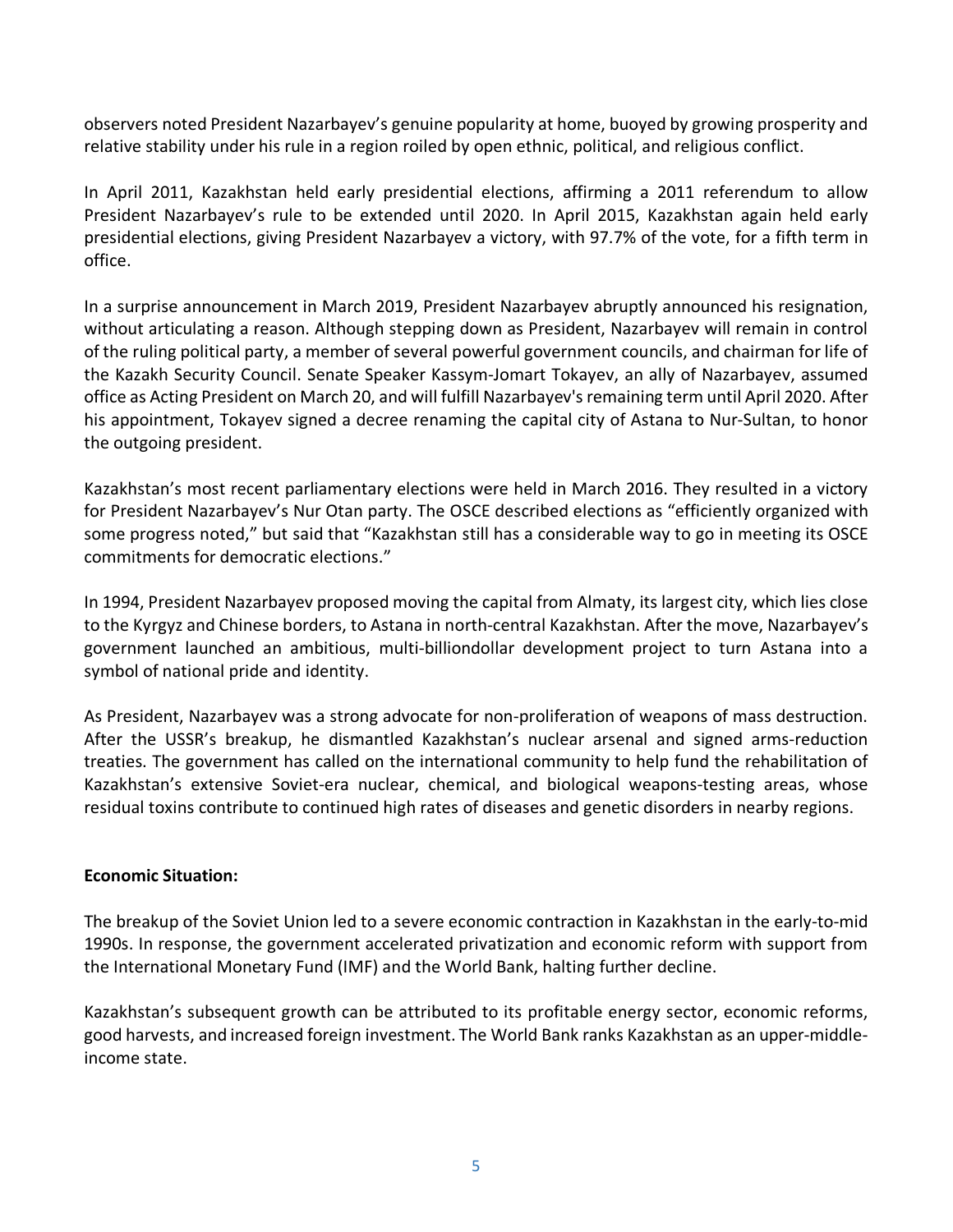In 2000, Kazakhstan became the first former Soviet republic to pay back its loans to the IMF, \$400 million in total, seven years ahead of schedule. In 2002, the U.S. government affirmed Kazakhstan's market economy status, and Kazakhstan became the first post-Soviet state to receive an investment-grade credit rating from a major international credit rating agency.

Significant increases in GDP and income growth have reduced poverty levels and the unemployment rate. Poverty nationwide decreased from 47% in 2001 to 3.8% in 2012 and unemployment levels dropped from 10% in 2001 to under 5% in 2016.

Kazakhstan has major mineral reserves and massive fossil fuel reserves. It is a major exporter of raw materials and industrial goods. Much of Kazakh industry depends on resource processing. In order to avoid over-dependence on its energy and mining exports, Kazakhstan is promoting the growth of its other sectors, such as machine-building and light industry.

Oil and gas areas occupy 62% of the country, including 172 oil fields. Kazakhstan's oil exports in 2012 totaled \$55.2 billion, accounting for more than 60% of exports. Kazakhstan is the world's largest producer of uranium and has proven reserves of 65 trillion cubic feet of natural gas.

Economic relations between Russia and Kazakhstan are close. Kazakhstan depends on the use of Russian pipelines to export much of its oil, and Russia is Kazakhstan's largest export partner. In March 2001, Kazakhstan opened a pipeline from the Tenghiz oil field (the world's sixth largest) through Russian territory to the Black Sea port of Novorossiysk, connecting Caspian oil reserves to international markets.

In May 2014, the Russian, Belarusian, and Kazakh presidents met in Astana to form the Eurasian Economic Union, which came into force in January 2015. The EEU has an integrated single market of 183 million people and a gross domestic product of over \$4.0 trillion. Provisions for a single currency and greater integration are envisioned in future.

As one of the Caspian Sea's five littoral states (along with Azerbaijan, Iran, Russia, and Turkmenistan), Kazakhstan has been involved in longstanding disputes over control of potential Caspian Sea oil reserves. Unresolved issues include delimitation of a seabed boundary with Turkmenistan in the Caspian Sea. In August 2018, after 20 years of talks, the leaders of the five states signed a treaty defining territorial water borders. The 'Convention on the Legal Status of the Caspian Sea' has not resolved all the long-standing issues, including the delimitation of the seabed and oil exploitation, but the treaty represents an

important step for economic development and regional security.

Despite economic progress, environmental pollution in Kazakhstan is widespread and seriously threatens public health. Massive environmental cleanups are needed to deal with Soviet-era pollution, including nuclear, chemical, and biological weapons test sites, failed agricultural projects, and weak industrial pollution controls.

**Currency**: 439 Tenge =1\$ (May 2022) **GDP**: \$169.8 billion (2020 est.) **GDP per capita** \$9,055.75 (20120est.) **GDP Growth**: -2.6% (2020 est.)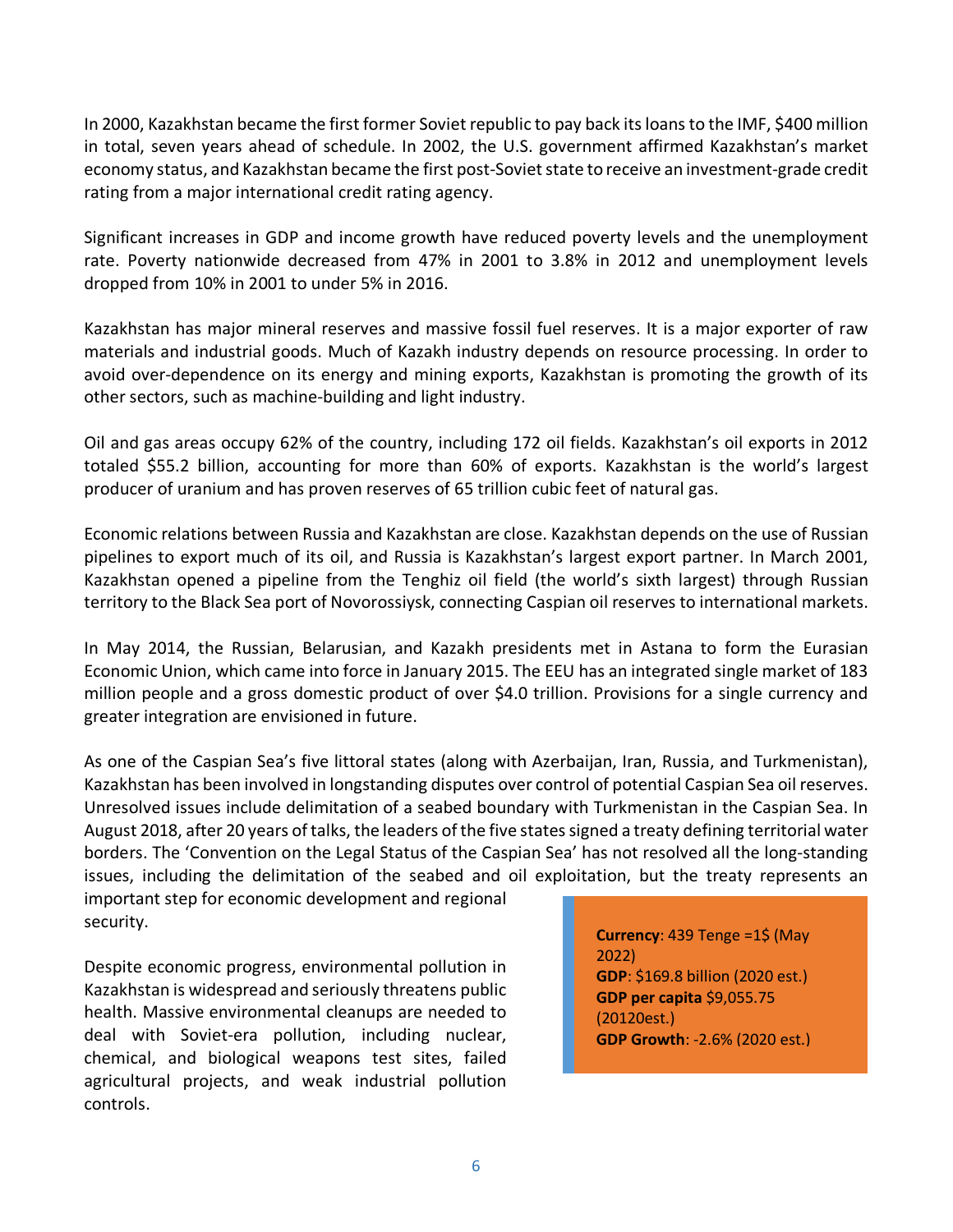Kazakhstan has also been troubled by Tajikistan's plans to build a dam in the Amu Darya Basin, which would harm Kazakhstan's agricultural sector. However, in February 2015, Kazakhstan loosened its opposition and suggested it may explore plans for dam construction and creation of a regional hydroelectric consortium.

Real GDP growth fell slightly in 2018, to an estimated 3.8 percent (compared to 4.1 percent growth in 2017). Growth remained strong on the back of the strengthening external environment, which has brought a recovery in the oil sector. The latter — supported by the production launch of the Kashagan offshore oil field in the Caspian Sea and higher oil prices — has had positive spillover effects on the nonoil economy.

In July 2018, the government of Kazakhstan officially opened the Astana International Financial Center (AIFC), an ambitious project modelled on the Dubai International Financial Center, which aims to offer foreign investors an alternative jurisdiction for operations, with tax holidays, flexible labor rules, a Common Law-based legal system, a separate court and arbitration center, and flexibility to carry out transactions in any currency. Since 2019 the government has pursued a policy of using the AIFC as a regional investment hub to attract foreign investment to Kazakhstan. The government has recommended foreign investors use the law of the AIFC as applicable law for contracts with Kazakhstan. . In January 2021 the AIFC on behalf of Kazakhstan joined the Central Asia Investment Partnership initiated by the U.S. International Development Finance Corporation (DFC).

#### **Religious Policy:**

The constitution defines the country as a secular state and provides for freedom of religion and belief, as well as for the freedom to decline religious affiliation. These rights may be limited only by laws and only to the extent necessary for protection of the constitutional system, public order, human rights and freedoms, and the health and morality of the population. Under the constitution, everyone has the right to follow their religious or other convictions, take part in religious activities, and disseminate their beliefs. These rights, however, are in practice limited to "traditional" or registered religious groups. The law states the government shall not interfere with the choice of religious beliefs or affiliation of citizens or residents, unless those beliefs are directed against the country's constitutional framework, sovereignty, or territorial integrity.

The Committee for Religious Affairs (CRA), part of the Ministry of Religious and Civil Society Affairs (MRCSA), is responsible for religious issues. The MRCSA is broadly in charge of facilitating government and civil society engagement, as well as overseeing religious issues. It implements its responsibilities for religious issues via the CRA. By law, the MRCSA is responsible for forming and implementing state policy on religious freedom. It also considers issues of potential violations of the laws on religious activity and extremism. The MRCSA drafts legislation and regulations, conducts analysis of religious materials, and makes decisions on censorship. Religious groups are required to submit all religious materials for approval before dissemination. The MRCSA cooperates with law enforcement to ban religious groups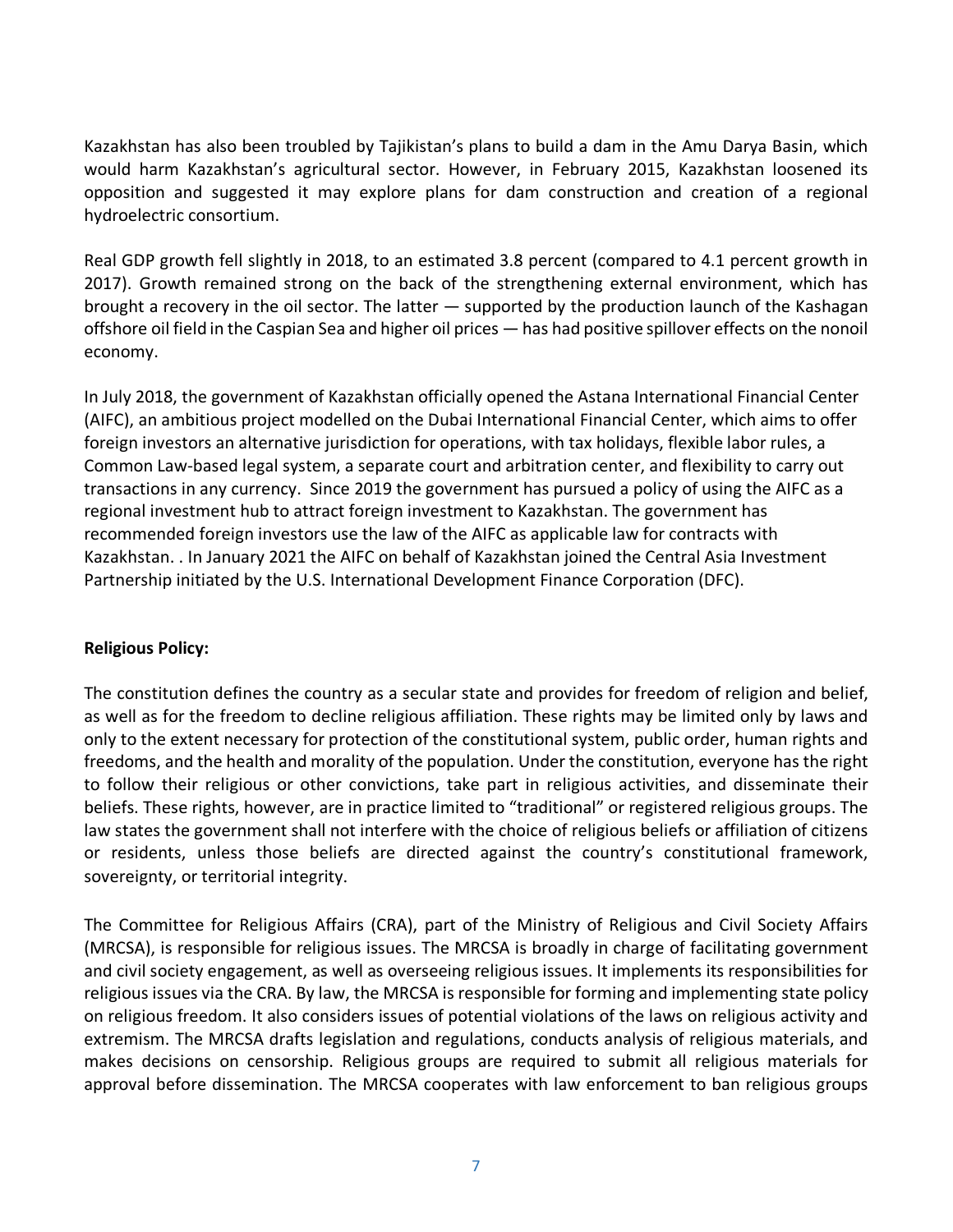and sanction individuals who violate religion laws, coordinates local government actions to regulate religious issues, and provides the official interpretation of the religion law.

In June 2017, the president signed a strategy document outlining the government's religion policy for the 2017-2020, affirming the country's secular orientation, stating the government would focus on preventing "destructive" religious teachings and tightening control over religious activity. During 2017 and 2018, the MRCSA and police closely monitored all religious activities and proceeded with legal and administrative actions against individuals and groups for actions considered illegal under the law. Such actions included unauthorized gatherings, distribution of unapproved religious materials, involvement of minors in religious services, attendance at unsanctioned religious services, religious school outfits deemed inappropriate in a secular society by the government, and the alleged failures of religious organizations to secure their buildings of worship against potential terrorist attacks.

According to local and international observers, authorities imposed restrictions and heightened scrutiny on so-called "nontraditional" religious groups. U.S. government has raised concerns over the restrictive effects of the government's implementation of the religion law and criminal and administrative codes on religious freedom. It also has concerns about the inconsistent application of the religion law and the criminal and administrative codes with regard to "nontraditional" versus "traditional" religious groups.

The Law on Religious Freedom, passed October 2011, applies registration restrictions on missionaries and religious groups, giving government a right to deny a legal status to religious associations, and to ban certain religious literature and religious ceremonies. The law required every religious group to reregister, to let the Government assess whether each religion association is based on religion rather than an ideology. In 2015, the UN special rapporteur on freedom of religion recommended "far-reaching reforms" to the 2011 religion law, finding, for example, that "non-registered religious communities… suffer from serious infringements of their freedom of religion."

## <span id="page-7-0"></span>**Foreign Policy:**

Since independence, Kazakhstan has pursued, with a large measure of success, equally good relations with Russia, China, Europe, and the United States.

U.S.-Kazakhstan cooperation in security and non-proliferation is a cornerstone of the relationship. The Kazakh government has been extremely supportive of the U.S.-led war against terrorism and Kazakhstan has allowed the use of its airfields and air corridors, and shared intelligence information. Energy is an important area of cooperation; the Joint Kazakhstan-American Commission on Energy Partnership convenes annually, focusing on nuclear security, hydrocarbons, renewables, and energy efficiency.

Kazakhstan remains an important trade partner of Russia, holding third place in trade among the CIS countries. Active economic and financial integration with several other CIS countries is being implemented within the Customs Union of the Eurasian Economic Community. The Eurasian Economic Union entered into force in January 2015. It is expected that a supranational body to regulate the integrated financial market of Russia, Kazakhstan and Belarus within the Eurasian Customs Union will be created in 2025.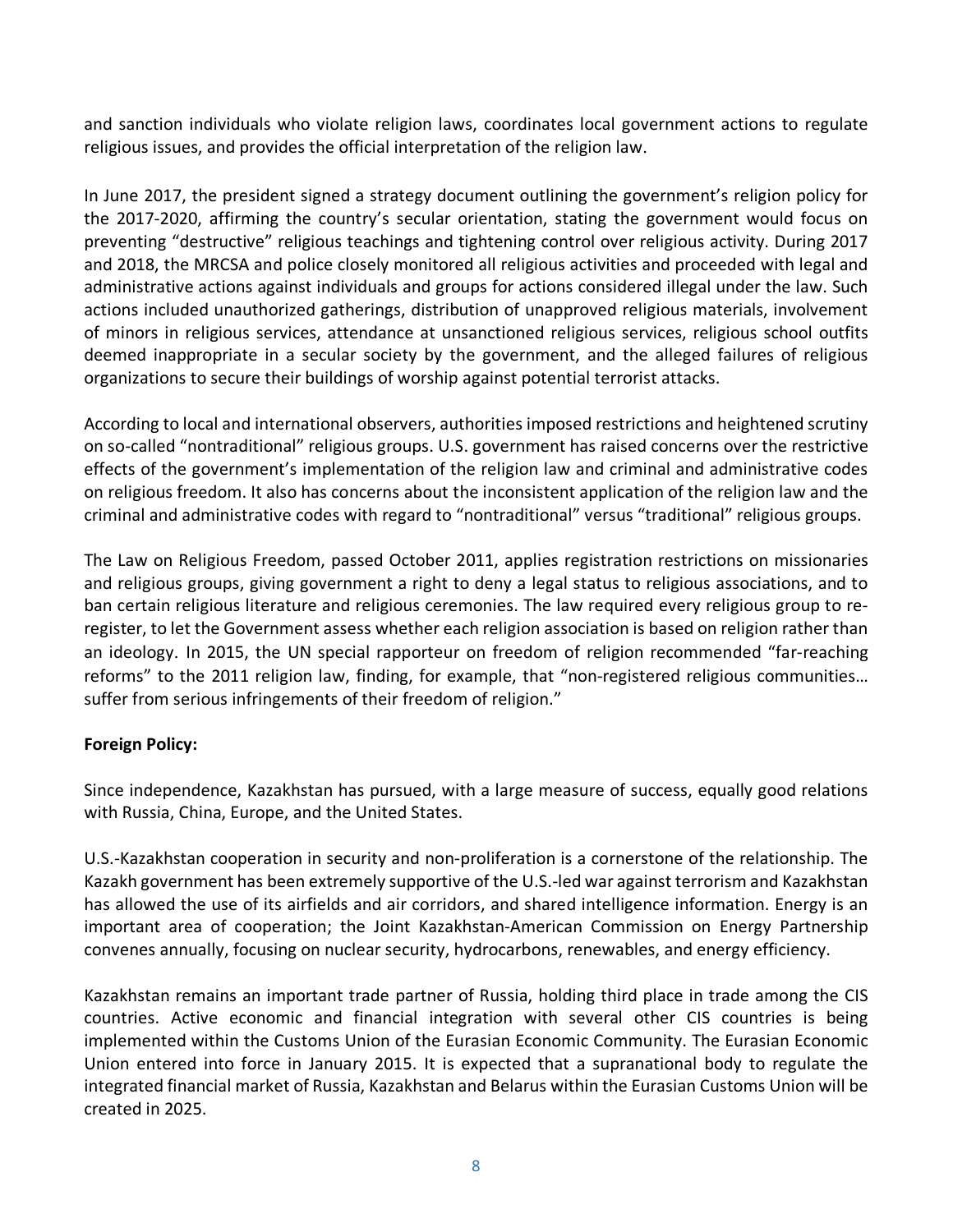Creation of the EEU is the new integration stage for participating countries. Kazakhstan, Belarus and Russia will guarantee a free movement of goods, service, assets and work force, and also implement coordinated policies in such economic spheres as energy, industrial sector, agriculture and transport. The ultimate goal of such steps is to complete the formation of the biggest common market in the CIS area, with 170 million people, though lacking a common currency like the euro.

Kazakhstan's growing relationship with China is boosted by Chinese interest in transporting and receiving Kazakh oil and investing in the Kazakh economy, and joint security cooperation. Kazakhstan is a member of NATO's Partnership for Peace and acceded to the World Trade Organization in June 2015. Kazakhstan is a member of the regional Shanghai Cooperation Organization (SCO), and has staged joint security exercises with both China and Russia.

In February 2003, the Kazakh government hosted the first International Conference on Peace and Harmony, which brought together Central Asian and Caspian leadership, and representatives of Jewish and Muslim groups from many nations, to promote interfaith tolerance while condemning terrorism and extremism. A follow-up Congress of the Leaders of World and Traditional Religions in September 2003 brought together political and religious delegations from across the world. Kazakhstan held the Sixth Congress of the Leaders of World and Traditional Religions in Astana in October 2018. Nazarbayev has described hosting such multi-confessional meetings as his contribution to global security.

Kazakhstan provided Ukraine with humanitarian aid after the beginning of military conflict in southeast Ukraine in 2014. In January 2015, Kazakhstan sent \$400,000 worth of aid to Ukraine's southeastern regions to help ease the humanitarian crisis.

## <span id="page-8-0"></span>**Relations with the U.S.:**

The United States was the first country to recognize Kazakhstan when it declared its independence in December 1991. The U.S. embassy in Almaty opened in January 1992.

Early U.S.-Kazakh relations were marked by significant cooperation in security and non-proliferation. With U.S. assistance and encouragement, Kazakhstan renounced its Soviet-legacy nuclear weapons in 1993 and removed them in 1995, sending over a half-ton of weapons-grade uranium to the United States. Kazakhstan has signed all major international arms control treaties, and has reduced stockpiles through such programs as Cooperative Threat Reduction. U.S. funding also supports the strengthening of border security. Since 1993, USAID has funded programs to enhance communications, political reform, education, health care, microenterprise, community development, and market reform.

The Kazakh government has been extremely supportive of the U.S.-led war against terrorism. Over 800 U.S. flights over Kazakh territory were approved during the Iraq and Afghanistan wars. Kazakhstan has also allowed the use of its airfields and air corridors and has shared intelligence information with the United States. The two countries engage in joint military exercises and training.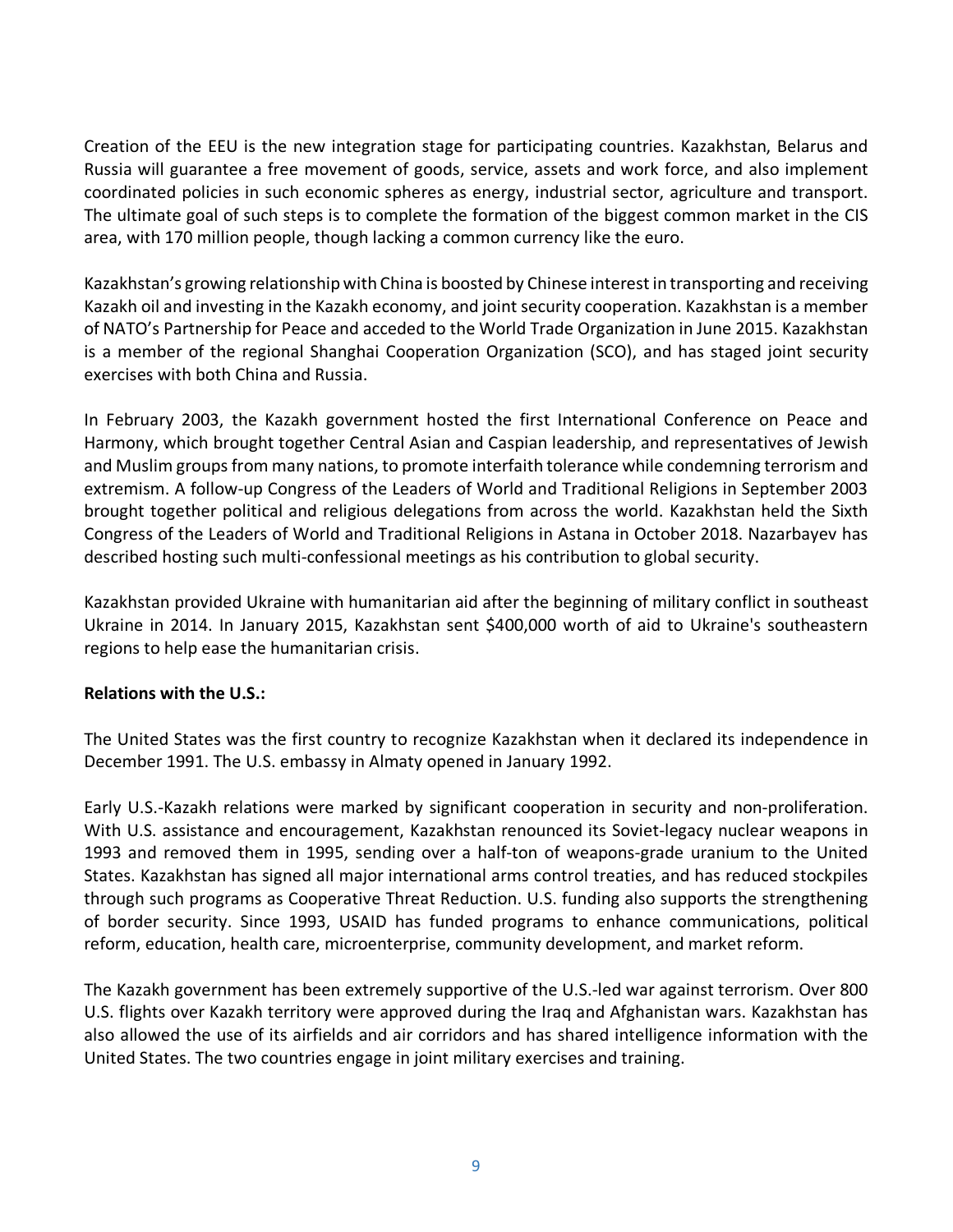As part of the 1974 U.S. Trade Act, the Jackson-Vanik amendment imposed trade restrictions on the Soviet Union in response to its inadequate human rights policy, particularly restricting emigration of religious minorities, and anti-Semitism. The amendment stated that non-market economies that continue to impose emigration restrictions on their citizens would not be granted permanent normal trade relations or most favored nation status with the United States. In March 2002, the U.S. granted Kazakhstan market-economy status, though as of publication, Kazakhstan has not graduated from Jackson-Vanik.

Several years of Kazakh-American cooperation were marked by agreements reached by President Nazarbayev and President Obama in 2010, 2011, and 2012 in regional security, Afghanistan stabilization, economic and trade cooperation, investment, energy, and science.

In November, 2015, U.S. Secretary of State John Kerry visited Astana. The sides discussed the conflict in eastern Ukraine, cooperation in countering the threats of ISIL, terrorism, and violent extremism. The United States and five post-Soviet Central Asian states (C5+1) signed a Joint Declaration of Partnership and Cooperation declaring their commitment to greater cooperation, including holding regular meetings, protecting human rights, developing democratic institutions and practices, and strengthening civil society through respect for recognized norms and principles of international law.

Foreign Minister Idrissov and Secretary Kerry launched the fifth Strategic Partnership Dialogue on September 20, 2016 in New York City. Both sides reaffirmed their commitment to stopping the spread of weapons of mass destruction, the threat of terrorism and violent extremism, and continuing to combat climate change.

Prime Minister Sagintayev visited the United States in April 2017. The Prime Minister met with the CEO of Chevron, representatives of large financial institutions, and tech companies in Silicon Valley. During the Prime Minister's visit, the U.S. and Kazakh sides signed an agreement on opening a Representative Office of Kazakhstan in the Silicon Valley.

In 2017 an NCSEJ leadership delegation visited Astana and Almaty. They met with senior government officials, including the foreign minister, state secretary, religious leaders, and members of the Kazakh Jewish community.

In January 2018, President Donald Trump hosted President Nazarbayev at the White House to discuss an enhanced bilateral strategic partnership. The two leaders reaffirmed the independence, territorial integrity, and sovereignty of Kazakhstan, its role in advancing global peace and prosperity, and bilateral cooperation on military technology, education, and peacekeeping.

The U.S. State Department's coordinator for counterterrorism, Nathan Sales, visited Kazakhstan on October 7 and 8, 2019, to discuss the U.S. – Kazakhstan counterterrorism partnership and Kazakhstan's efforts to repatriate its citizens from Syria. Ambassador Sales said that Kazakhstan's repatriation program could serve as a roadmap for other countries to do the same.

U.S. companies are the second largest investors in Kazakhstan. In 2019, \$5.5 billion of FDI was directed to Kazakhstan from the U.S., which accounted for 23% of total FDI in the country.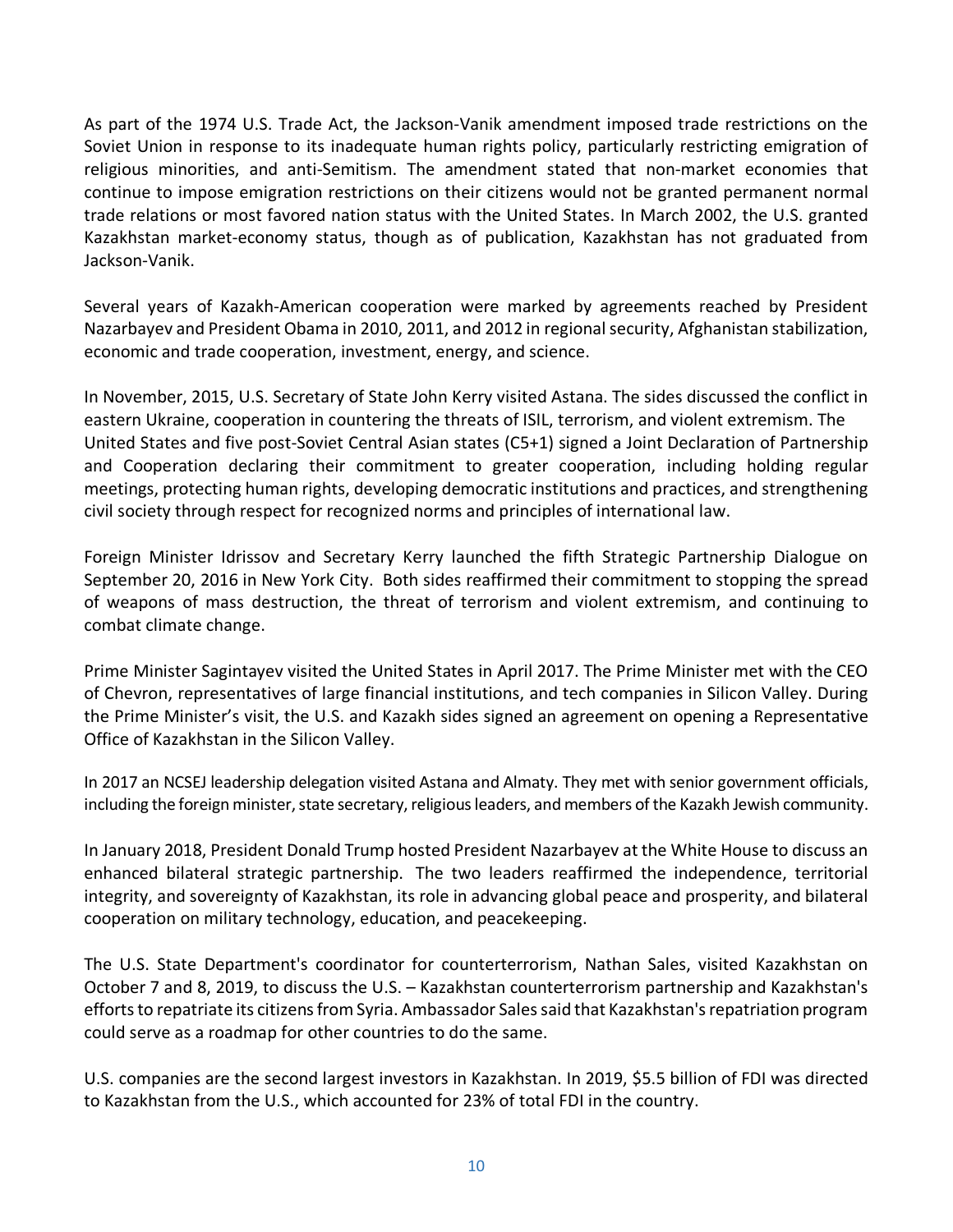#### **Relations with Israel:**

Kazakhstan has good relations with Israel. Diplomatic ties were established in 1992, and the countries have reciprocal embassies. Since 1989, an estimated twenty thousand Kazakh Jews have made *aliyah*.

Israel's Center for International Cooperation, MASHAV, has partnered with the U.S. Agency for International Development (USAID) to develop Kazakh agriculture and micro-enterprise. MASHAV partnered with USAID to assist in the building of a dam to help restore the Aral Sea. In addition, MASHAV supplements agribusiness training centers and administers health clinics throughout Kazakhstan.

In April 2000, President Nazarbayev led a Kazakh delegation on his second official visit to Israel. Focusing on bilateral economic ties, the two countries agreed to establish a joint committee to promote cooperation, including a customs agreement; 3,000 trees were planted in the Jerusalem vicinity in honor of President Nazarbayev's visit.

Numerous Israeli companies are involved with projects in Kazakhstan. Israel has participated in the Conference on Interaction and Confidence-Building Measures in Asia, including the 2002 Summit where it signed the Almaty Act, establishing a body of twenty-six countries supporting multilateral approaches towards promoting peace, security and stability in Asia. Kazakhstan was among countries interceding on behalf of thirteen Jews who were put on trial in Iran in 2001.

Israeli President Shimon Peres visited Kazakhstan on an official visit in June 2009, where he met with President Nazarbayev, Prime Minister Karim Masimov, and then-Senate Speaker Kassym-Jomart Tokayev. President Peres discussed various diplomatic and security issues as well as the potential for economic-technological cooperation. In addition, President Peres was a keynote speaker at the July 2009 Third Congress of World Religions.

In January 2014, Kazakhstan's defense minister visited Israel, where he met with various officials including President Peres, and discussed intensification of bilateral military cooperation. In February 2014, immediate past Israeli Defense Minister Ehud Barak met with President Nazarbayev to discuss possibilities for further cooperation on unmanned systems, border security, command-and-control capabilities as well as satellite communications. In May 2014, the Ministers of Defense of Israel and Kazakhstan signed an agreement on military-technical cooperation.

In May 2015, Israel and Kazakhstan constructed the Israel-Kazakhstan Irrigation Demonstration Center in the Almaty region. In December 2016, Israeli Prime Minister Netanyahu visited Kazakhstan and held talks with President Nazarbayev in Astana. The two leaders discussed trade cooperation and the fight against terrorism, and signed documents related to visa-free travel, aviation, communications, and other issues.

In January 2018, The Israeli embassy in Kazakhstan launched the Alghys (Gratitude) project, dedicated to the 70th anniversary of Independence of Israel and the Day of Gratitude in Kazakhstan. The aim of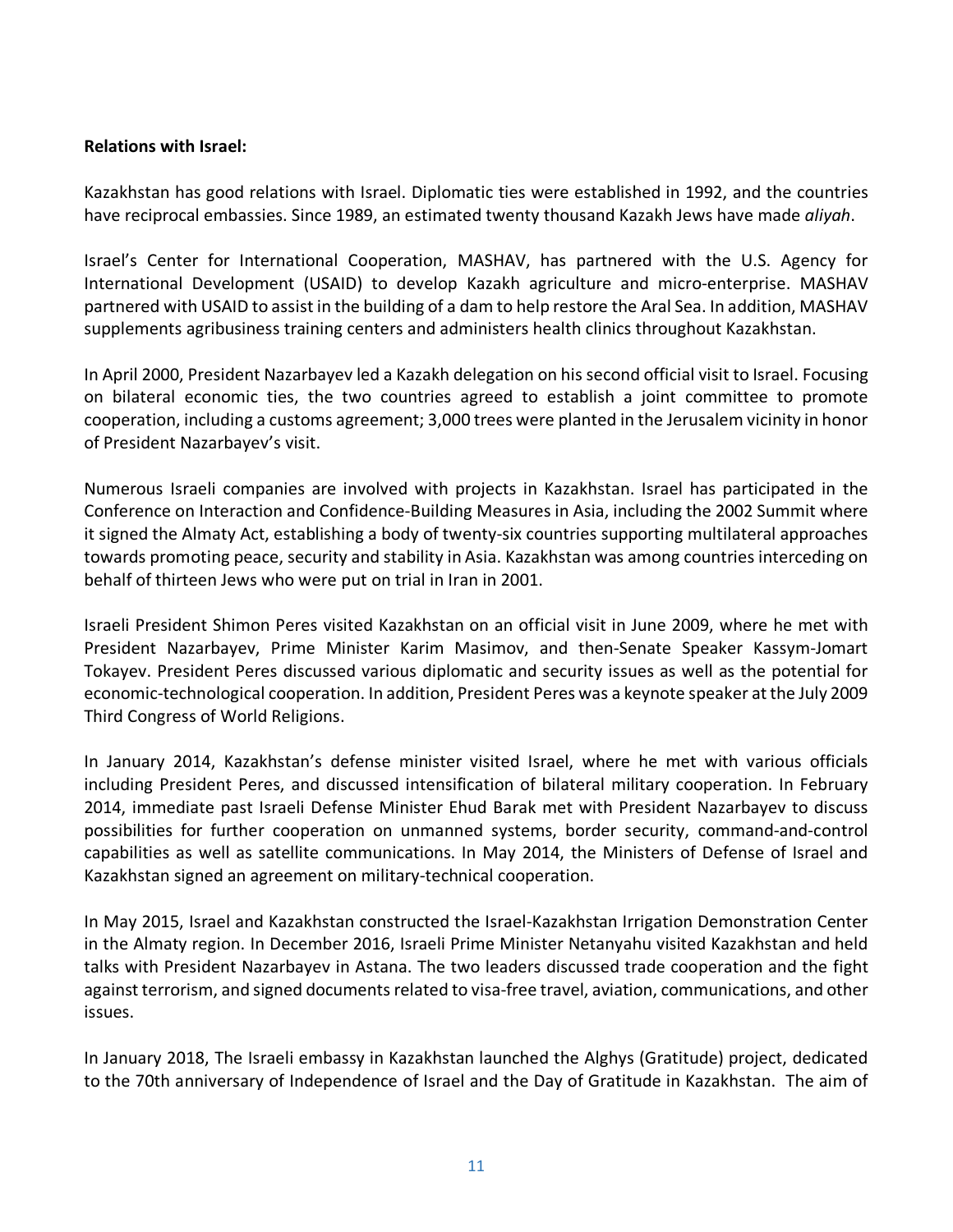the initiative is to collect the stories of Kazakh citizens whose families helped the Jews fleeing to Kazakhstan in 1930s-1940s.

In April 2018 the Tel Aviv Stock Exchange signed an agreement with Kazakhstan's new stock exchange to help set up cybersecurity protection systems.

#### <span id="page-11-0"></span>**Jewish Communal Life:**

Today, Kazakhstan is home to approximately 15,000-20,000 Jews, most of whom are descendants of 19th and 20<sup>th</sup> century Ashkenazi immigrants from Europe and European Russia. Only an estimated 2,000 are Bukharan and Tat Jews, who have resided in Kazakhstan for up to 2,000 years. Many Kazakh Jews are descendants of Russian army conscripts sent to Kazakhstan during the time of the Russian Empire.

The country's Jewish population increased during the Soviet period, in part due to the Soviet practice of exiling politically and economically "suspect" elements, especially during Stalin's rule. An estimated 8,500 Jews fled to Kazakhstan from Eastern Europe during World War II, escaping German occupation and the Holocaust. Almaty has the largest Jewish population, with 11,000 people. Smaller communities exist in other cities, including Karaganda, Chimkent, Astana, Semipalatinsk, and Kokchetav.

The Kazakh Jewish community enjoys a stable environment and well-organized religious and cultural life. Established in 1992, the MITSVA Association coordinates the social services and cultural and religious work of fifteen Jewish cultural associations, thirteen welfare organizations, and twelve Jewish community centers. The welfare organizations, funded by private donations and the American Jewish Joint Distribution Committee (JDC/ "Joint") help 10,000 Jews in more than 90 cities and towns through soup kitchens, home care for the elderly, medical services, and summer camps.

The Jewish Congress of Kazakhstan was created in December 1999 to help unify the Kazakh Jewish community, with businessman and philanthropist Alexander Mashkevich as its president. Mashkevich served as president of the Euro-Asian Jewish Congress from 2005 till 2011. Mashkevich plays an influential role in the Kazakh Jewish community. He has contributed substantial funds to the Jewish community and has been the primary donor for the construction of new synagogues in Kazakhstan.

The Association of Jewish Communities of Kazakhstan, a Chabad Lubavitch organization led by Chief Rabbi Yeshaya E. Cohen, plays an active role in Kazakhstan's Jewish community. Chabad Lubavitch operates a Jewish center called Beis Menachem and conducts services at synagogues in Almaty, Astana, and Chimkent. Chabad offers Jewish day school, food distribution services, elderly care, and summer camp for Jewish children.

The Jewish Agency for Israel (JAFI) maintains an office in Almaty and actively participates in Jewish life throughout Kazakhstan, promoting Jewish identity while working with other Jewish organizations. JAFI sponsors Jewish youth centers throughout Kazakhstan, the largest of which is in Almaty. These centers serve as a hangout for Jewish teens as well as a forum for teaching Jewish culture.

Jewish education and cultural activities have expanded steadily since independence. Fourteen Jewish supplementary schools operate in Kazakhstan with more than seven hundred students in attendance. Chabad's